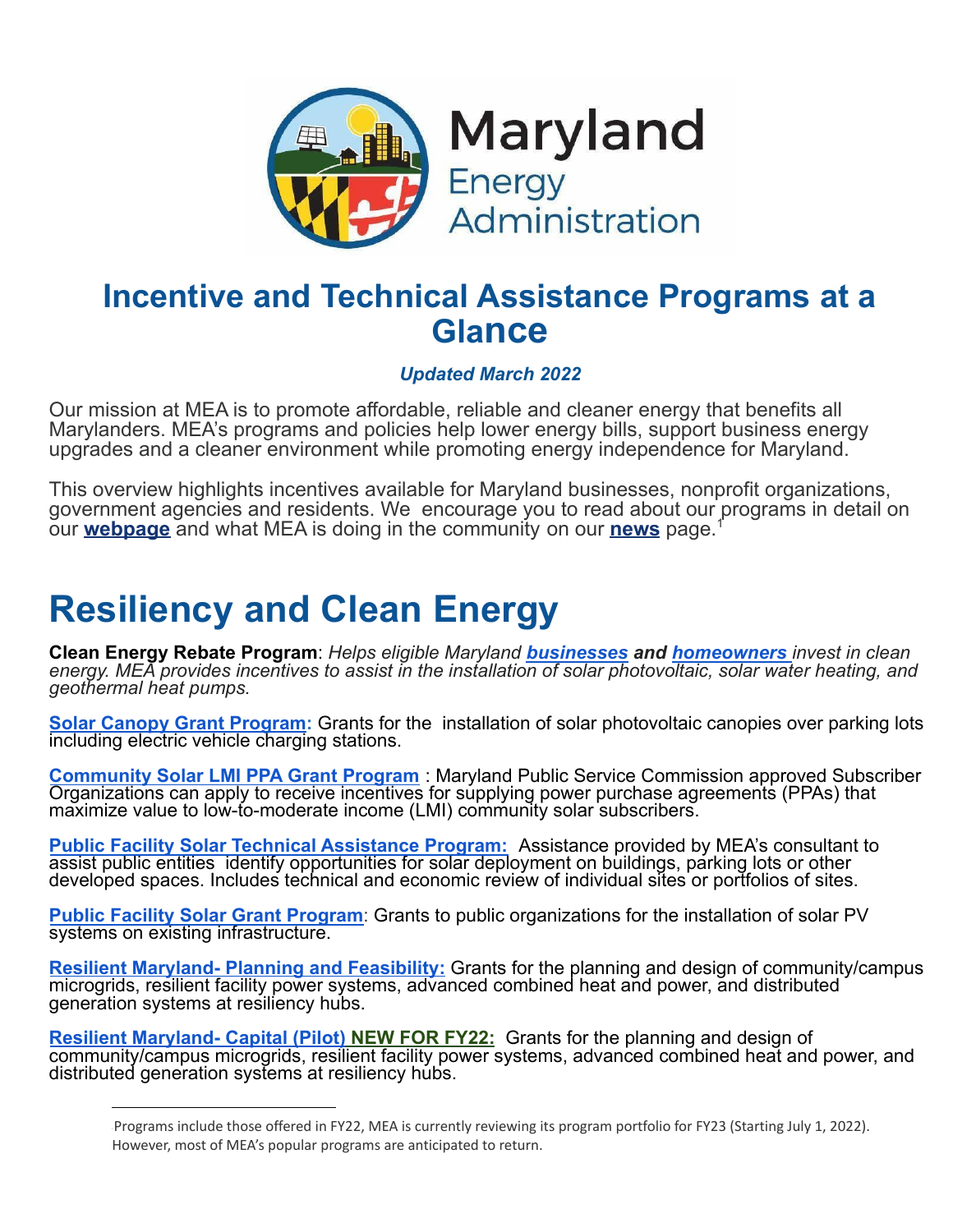

**[Resiliency Hubs](https://energy.maryland.gov/Pages/Resiliency-Hub.aspx)**: Grants to enable organizations serving low-to-moderate income residents to install solar and energy storage to provide reliable energy during power outages.

**[Combined Heat and Power Grant Program:](https://energy.maryland.gov/business/Pages/MEACHP.aspx)** Grants to encourage the implementation of Combined Heat and Power (CHP) technologies.

**[Clean Burning Wood and Pellet Stove Rebate Program](https://energy.maryland.gov/residential/Pages/incentives/woodstoves.aspx)**: Rebates to help install eligible clean wood burning stoves.

**[Maryland Energy Storage Tax Credit Program](https://energy.maryland.gov/business/Pages/EnergyStorage.aspx)**: Tax credits to eligible residential and commercial taxpayers who have installed an energy storage system on their residential or commercial property.<sup>2</sup>

# **Energy Efficiency**

**[Street and Outdoor Lighting Efficiency Program \(Pilot\)](https://energy.maryland.gov/Pages/SOLE.aspx) NEW FOR FY22:** Grants to replace inefficient street and other pole mounted lights with efficient light emitting diode (LED) fixtures.

**[Low-to-Moderate Income Energy Efficiency Grant](https://energy.maryland.gov/govt/Pages/CleanEnergyLMI.aspx)**: Local governments and nonprofit organizations can apply for competitive grants to enable energy efficiency projects that benefit low-to-moderate income Marylanders.

**[Commercial Industrial & Agriculture Grant Program:](https://energy.maryland.gov/business/Pages/incentives/empowermdcigp.aspx)** Grants for commercial, industrial, and non-profit enterprises in funding deep energy retrofits that significantly reduce facility energy consumption.

**[Jane E. Lawton Conservation Loan Program:](https://energy.maryland.gov/govt/Pages/janeelawton.aspx)** Loans for businesses, non-profit organizations, local governments, and state agencies to finance and install energy conservation improvements.

## **Clean Transportation Fuels**

**[Electric Vehicle Supply Equipment Rebate](https://energy.maryland.gov/transportation/Pages/incentives_evserebate.aspx)**: Rebates for residents, governments and businesses to purchase and install electric vehicle charging stations.

**[Clean Fuels Incentive Program:](https://energy.maryland.gov/transportation/Pages/Clean-Fuels-Incentive-Program.aspx)** Grants to fleet operators to reduce consumption of imported petroleum and associated greenhouse gas emissions by providing incentives.

**[Clean Fuels Technical Assistance:](https://energy.maryland.gov/transportation/Pages/Clean-Fuels-Technical-Assistance-(CFTA)-Program.aspx#:~:text=The%20State%20Fiscal%20Year%202021,for%20their%20on%2Droad%20fleet.)** Technical assistance, via MEA's consultant, to identify opportunities for alternatively fueled vehicles in local government fleets.

<sup>2</sup> Approval of tax credit applications is administered by MEA.